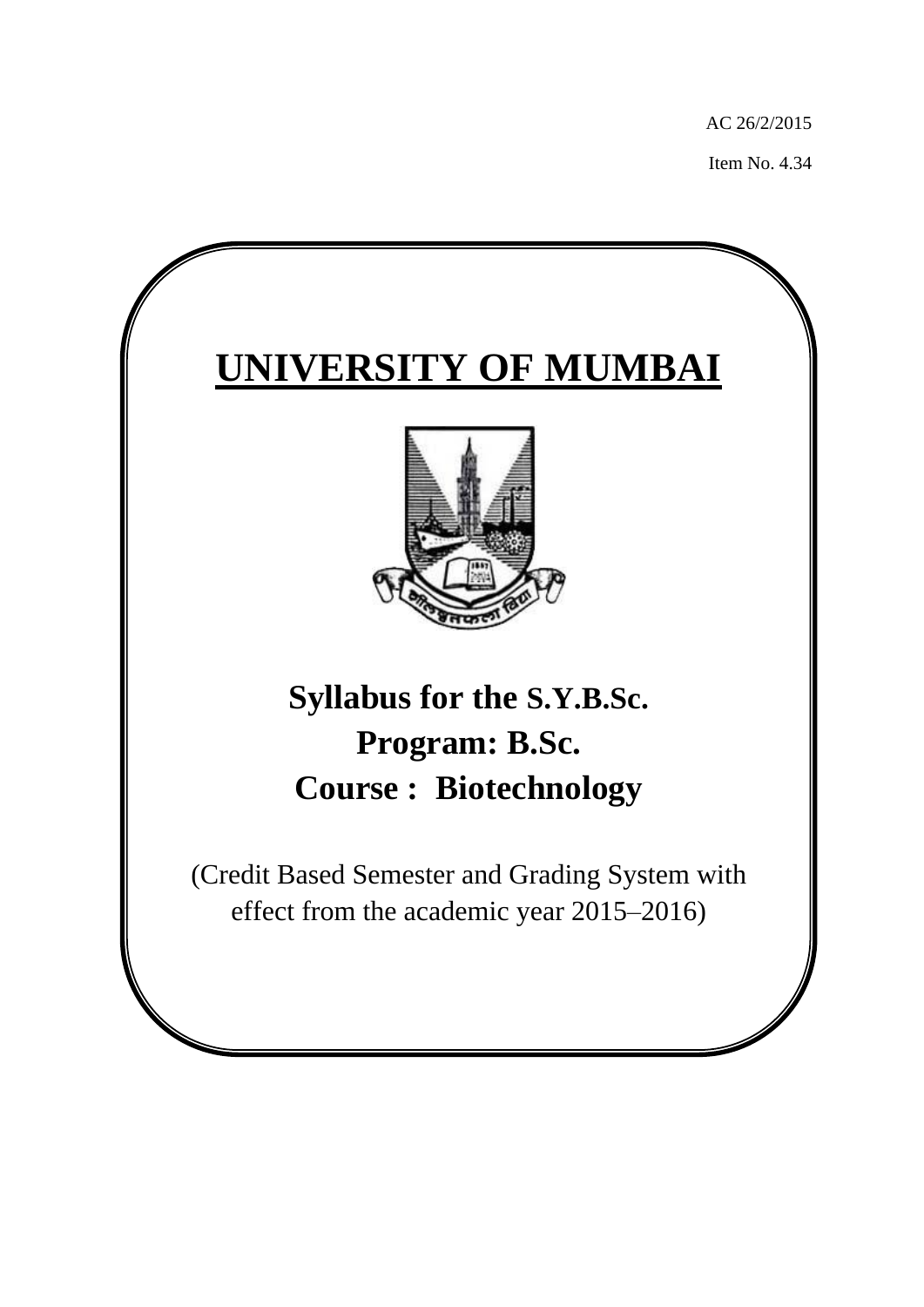## **Theory**

## **Semester III**

| Course         | <b>Title</b>           | Unit         | <b>Topics</b>       | <b>Credits</b> | L/week       |
|----------------|------------------------|--------------|---------------------|----------------|--------------|
| <b>USBT301</b> | Immunology and         | I            | Introduction to     | $\overline{2}$ |              |
|                | Medical Biotechnology  |              | Immunology          |                |              |
|                |                        | $\mathbf{I}$ | Infectious          |                | 1            |
|                |                        |              | diseases            |                |              |
|                |                        | III          | Medical             |                | 1            |
|                |                        |              | Biotechnology       |                |              |
| <b>USBT302</b> | Biochemistry           | $\mathbf I$  | Enzymology          | $\overline{2}$ |              |
|                |                        | $\rm II$     | Metabolism of       |                | $\mathbf{1}$ |
|                |                        |              | carbohydrates,      |                |              |
|                |                        |              | lipids and amino    |                |              |
|                |                        |              | acids               |                |              |
|                |                        | III          | Oxidative           |                | 1            |
|                |                        |              | Phosphorylation     |                |              |
|                |                        |              | and                 |                |              |
|                |                        |              | Photophosphoryl     |                |              |
|                |                        |              | ation               |                |              |
| <b>USBT303</b> | Genetics and Molecular | I            | DNA replication     | $\overline{2}$ | $\mathbf{1}$ |
|                | <b>Biology</b>         | $\mathbf{I}$ | <b>DNA</b> mutation |                | $\mathbf{1}$ |
|                |                        |              | and repair          |                |              |
|                |                        | III          | Genetic mapping     |                | $\mathbf{1}$ |
|                |                        |              | of eukaryotes       |                |              |
| USBTP3         |                        |              | Practical Based on  | 3              | 9            |
|                |                        | theory       |                     |                |              |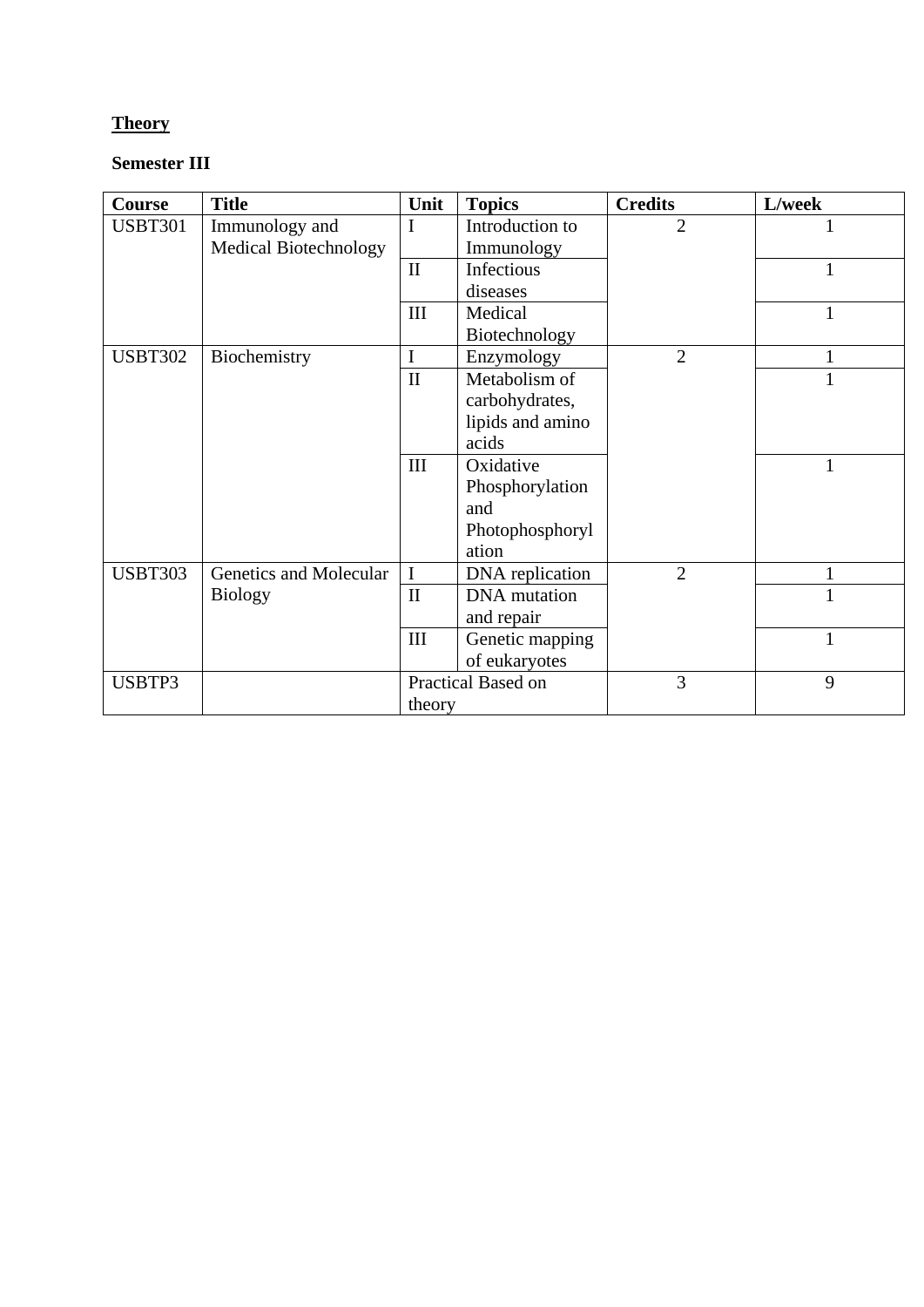## **Semester IV**

| Course         | <b>Title</b>          | Unit         | <b>Topics</b>             | <b>Credits</b> | L/week       |
|----------------|-----------------------|--------------|---------------------------|----------------|--------------|
| <b>USBT401</b> | Instrumentation and   | I            | Introduction to           | $\overline{2}$ |              |
|                | fermentation          |              | fermentors                |                |              |
|                | Technology            | $\mathbf{I}$ | Microbial growth          |                | $\mathbf{1}$ |
|                |                       |              | kinetics                  |                |              |
|                |                       | III          | Instrumentation-          |                | 1            |
|                |                       |              | Chromatography,           |                |              |
|                |                       |              | Colorimeter and           |                |              |
|                |                       |              | Spectrophotomete          |                |              |
|                |                       |              | r                         |                |              |
| <b>USBT402</b> | Ecology and           | I            | Ecology and               | $\overline{2}$ | $\mathbf{1}$ |
|                | Environmental         |              | biodiversity              |                |              |
|                | Biotechnology         | $\mathbf{I}$ | Microbiology of           |                | $\mathbf{1}$ |
|                |                       |              | Air and Soil              |                |              |
|                |                       | III          | Microbiology of           |                | $\mathbf{1}$ |
|                |                       |              | water and waste           |                |              |
|                |                       |              | water                     |                |              |
| <b>USBT403</b> | Molecular biology and | $\mathbf I$  | Transcription and         | $\overline{2}$ | $\mathbf{1}$ |
|                | Instrumentation       |              | post                      |                |              |
|                |                       |              | transcriptional           |                |              |
|                |                       |              | modifications             |                |              |
|                |                       | $\mathbf{I}$ | Translation and           |                | 1            |
|                |                       |              | post translational        |                |              |
|                |                       |              | modifications             |                |              |
|                |                       | III          | Instrumentation-          |                | $\mathbf{1}$ |
|                |                       |              | Electrophoresis.          |                |              |
| USBTP4         |                       |              | Practical Based on theory | 3              | 9            |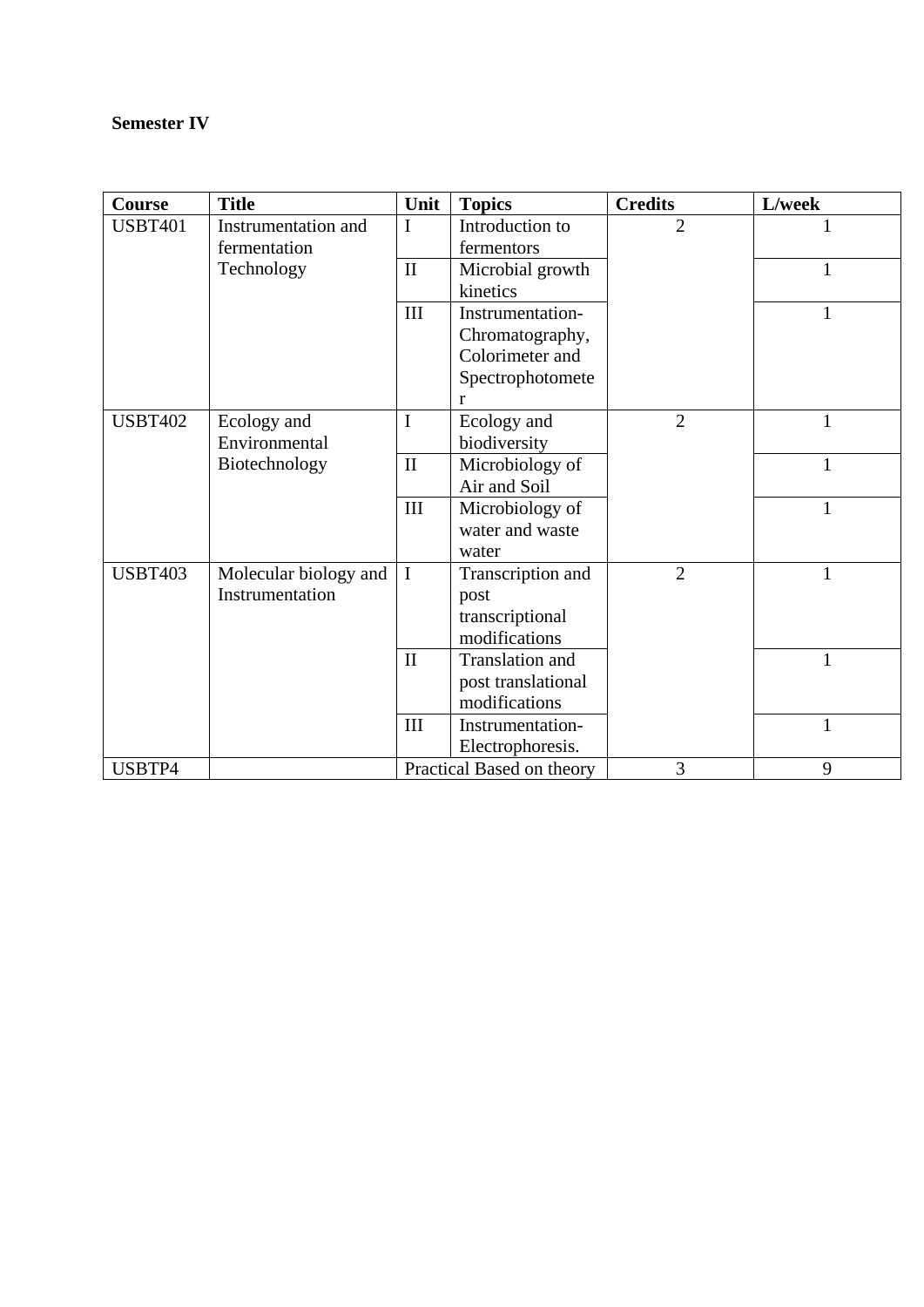Semester III

| <b>Course code</b>           | <b>Title</b>                       | <b>Credits</b> |
|------------------------------|------------------------------------|----------------|
| <b>USBT301</b>               | <b>Immunology and Medical</b>      | 2 credits      |
|                              | <b>Biotechnology</b>               |                |
| Unit I                       | <b>Immunity:</b>                   | 15 lectures    |
| Introduction of Immunity     | Innate immunity, Acquired          |                |
|                              | immunity, Local and Herd           |                |
|                              | Immunity, Humoral and              |                |
|                              | Cellular immunity - Factors        |                |
|                              | influencing and mechanisms         |                |
|                              | of each.                           |                |
|                              | <b>Antigens and Antibodies:</b>    |                |
|                              | Types of antigens,                 |                |
|                              | General properties of              |                |
|                              | antigens,                          |                |
|                              | Haptens and Superantigens          |                |
|                              | Discovery and Structure of         |                |
|                              | antibodies (Framework              |                |
|                              | region) Classes of                 |                |
|                              | immunoglobulins,                   |                |
|                              | Antigenic determinants.            |                |
| Unit II                      | <b>Host Parasite Relationship:</b> | 15 lectures    |
| <b>Infectious Diseases</b>   | Normal flora, Factors              |                |
|                              | affecting the course of an         |                |
|                              | infection and disease,             |                |
|                              | Mechanisms of infection and        |                |
|                              | virulence factors.                 |                |
|                              | <b>Infection:</b> Patterns of      |                |
|                              | infection, Types of infections,    |                |
|                              | Signs and symptoms,                |                |
|                              | Epidemiology and                   |                |
|                              | Epidemiological markers.           |                |
|                              | <b>Diseases:</b> Origin of         |                |
|                              | Pathogens, Vectors,                |                |
|                              | Acquisition of Infection,          |                |
|                              | Nosocomial infections,             |                |
|                              | Koch's postulates                  |                |
| Unit III                     | <b>Diagnostics:</b> Monoclonal     | 15 lectures    |
| <b>Medical Biotechnology</b> | antibodies, DNA probes-            |                |
|                              | definition and applications.       |                |
|                              | Vaccines: Live, Killed and         |                |
|                              | Toxoid. Problems with              |                |
|                              | traditional vaccines, Impact       |                |
|                              | of Biotechnology on vaccine        |                |
|                              | development, Modern                |                |
|                              | vaccines- Subunit, Conjugate,      |                |
|                              | DNA and Edible vaccines.           |                |
|                              |                                    |                |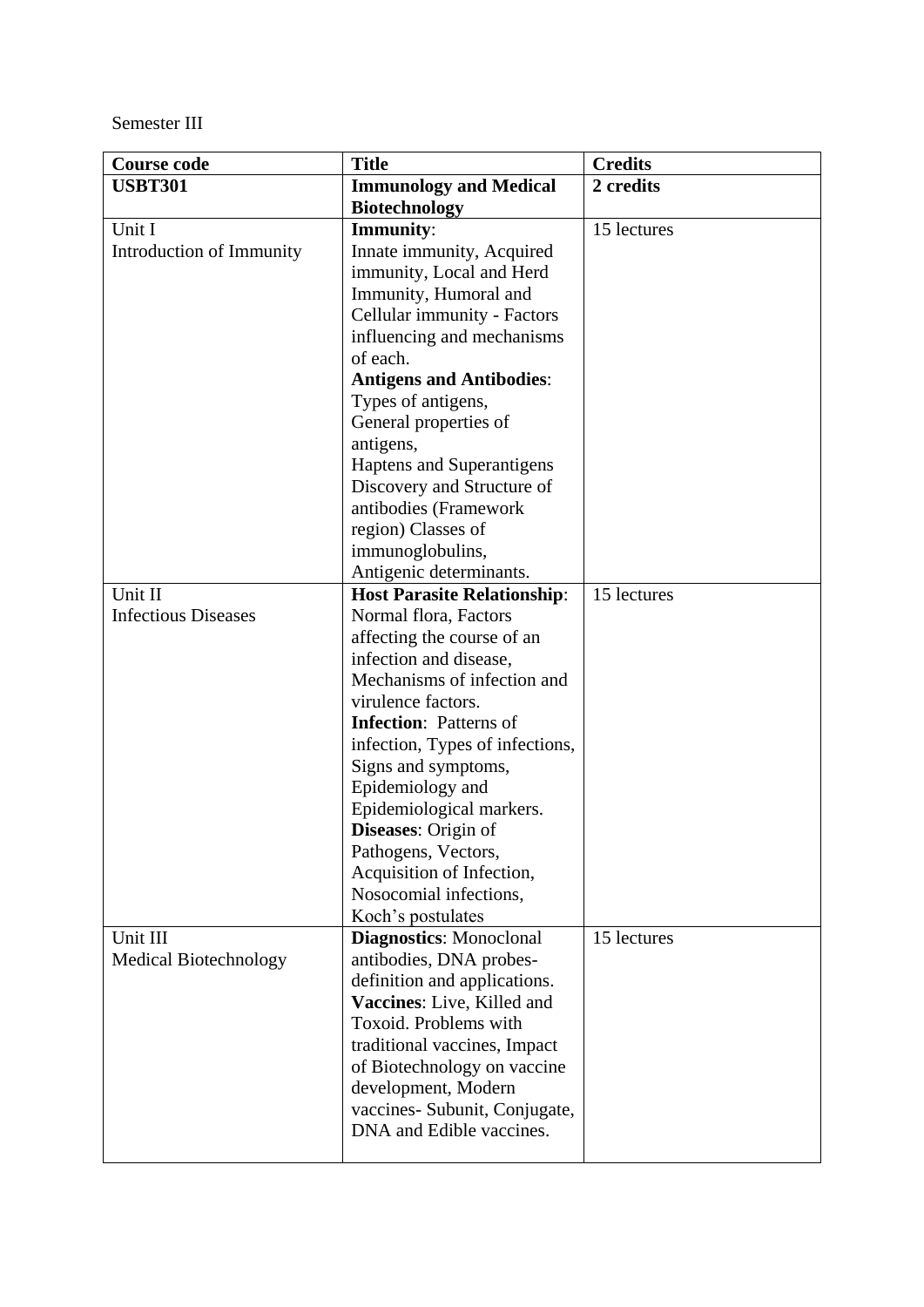| <b>Course code</b>        | <b>Title</b>                                                | <b>Credits</b> |
|---------------------------|-------------------------------------------------------------|----------------|
| <b>USBT302</b>            | <b>Biochemistry</b>                                         | 2 credits      |
| Unit I                    | <b>Enzymes:</b>                                             | 15 lectures    |
| Enzymology                | Sources of enzymes,                                         |                |
|                           | Classification of enzymes,                                  |                |
|                           | Units of enzyme activity.                                   |                |
|                           | Definitions: Zymogen,                                       |                |
|                           | Coenzyme, Cofactors,                                        |                |
|                           | Apoenzyme and Isoenzymes.                                   |                |
|                           | <b>Mechanism of action:</b>                                 |                |
|                           | Concept of activation energy                                |                |
|                           | and transition state,                                       |                |
|                           | Koshland's induced fit                                      |                |
|                           | hypothesis.                                                 |                |
|                           | Effect of pH, temperature and                               |                |
|                           | substrate concentration.                                    |                |
|                           | <b>Kinetics:</b> Michaelis – Menton                         |                |
|                           | equation, Lineweaver-Burke                                  |                |
|                           | equation and their derivations.                             |                |
|                           | <b>Enzyme inhibitors and</b>                                |                |
|                           | inhibition - Competitive,                                   |                |
|                           | non-competitive, mixed and                                  |                |
|                           | feedback inhibition                                         |                |
|                           | Allosteric enzymes and                                      |                |
|                           | regulatory enzymes.                                         |                |
|                           | <b>Applications of enzymes:</b>                             |                |
|                           | Invertase, cellulase and                                    |                |
|                           | amylase                                                     |                |
| Unit II                   | <b>Carbohydrate Catabolism</b>                              | 15 lectures    |
| Metabolism of             | Glycolysis, Krebs cycle, ED                                 |                |
| carbohydrates, lipids and | pathway, Pentose phosphate                                  |                |
| amino acids               | pathway with regulation and                                 |                |
|                           | energy balance equation.                                    |                |
|                           | <b>Lipid catabolism</b> : $\beta$ , $\omega$ , and $\alpha$ |                |
|                           | oxidation of fatty acids;                                   |                |
|                           | Oxidation of fatty acids with                               |                |
|                           | odd and even number of<br>carbon atoms.                     |                |
|                           | Amino acid metabolism:                                      |                |
|                           | Urea cycle, Mechanism of                                    |                |
|                           | transamination, deamination                                 |                |
|                           | and decarboxylation reactions                               |                |
|                           | with examples.                                              |                |
| Unit III                  | <b>Oxidative phosphorylation</b>                            | 15 lectures    |
| Phosphorylation           | and photophosphorylation:                                   |                |
|                           | Oxidative phosphorylation:                                  |                |
|                           | Electron transfer reactions in                              |                |
|                           | mitochondria, Electron                                      |                |
|                           | acceptors, Electron flow from                               |                |
|                           | complexes I to V, ATP                                       |                |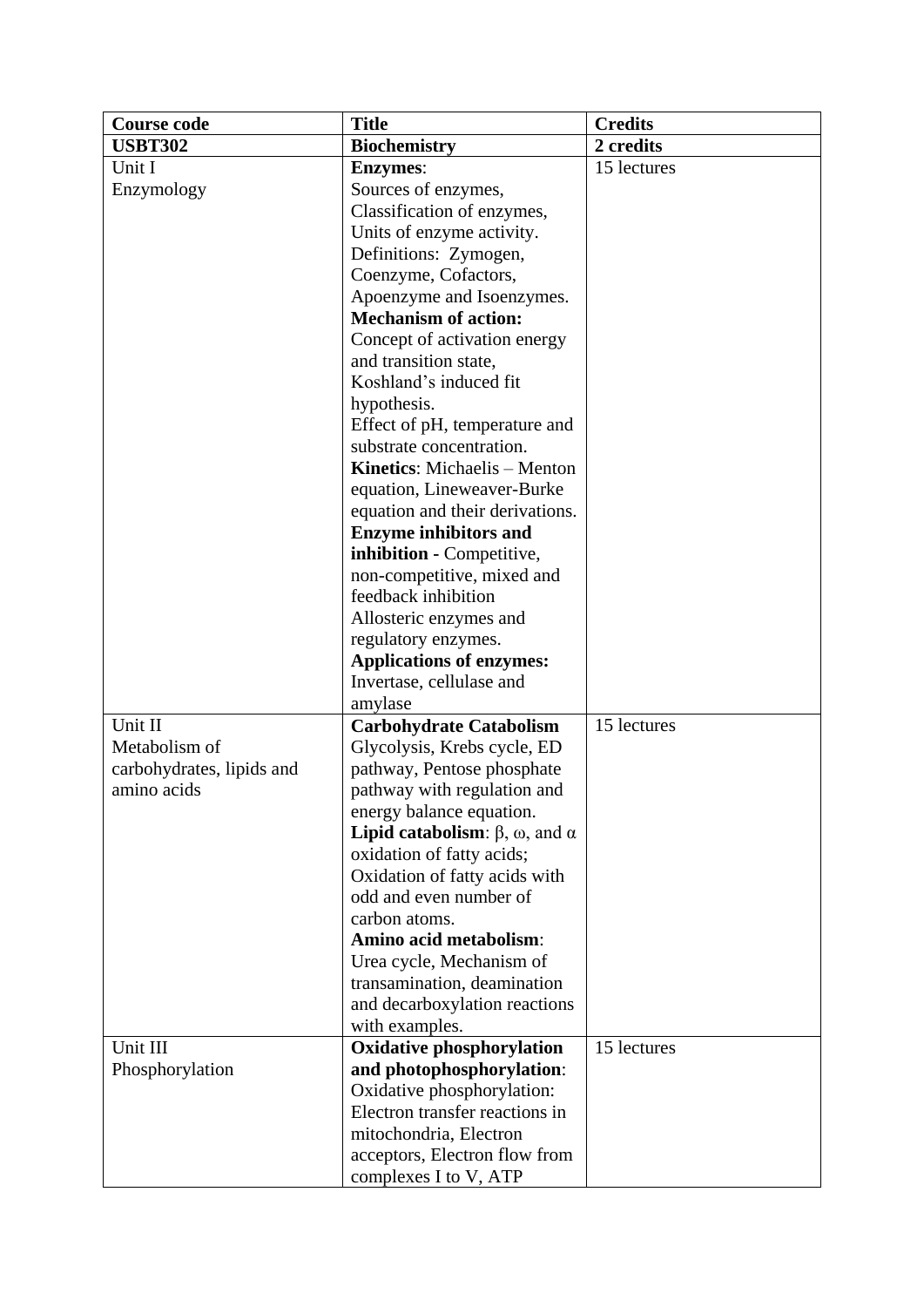| synthesis, Inhibitors of ETC. |  |
|-------------------------------|--|
| Photophosporylation:          |  |
| Light driven electron flow,   |  |
| Concepts of photosystems,     |  |
| Reaction centres, Cyclic and  |  |
| Non-cyclic                    |  |
| photophosphorylation.         |  |
| Water splitting complex, ATP  |  |
| synthesis.                    |  |

| <b>Course code</b>      | <b>Title</b>                                               | <b>Credits</b> |
|-------------------------|------------------------------------------------------------|----------------|
| <b>USBT303</b>          | <b>Genetics and Molecular</b>                              | $\overline{2}$ |
|                         | <b>Biology</b>                                             |                |
| Unit I                  | <b>DNA</b> replication:                                    | 15 lectures    |
| DNA replication         | Conservative, Semi-                                        |                |
|                         | conservative and Dispersive.                               |                |
|                         | Messelson and Stahl's                                      |                |
|                         | experiment                                                 |                |
|                         | <b>Models of replication:</b>                              |                |
|                         | Unidirectional, Bi-directional,                            |                |
|                         | Looped circle model, Rolling                               |                |
|                         | circle model.                                              |                |
|                         | <b>Enzymology of replication:</b>                          |                |
|                         | Concepts of leading, lagging                               |                |
|                         | strands and Okazaki                                        |                |
|                         | fragments.                                                 |                |
|                         | Initiation, elongation and                                 |                |
|                         | termination of replication.                                |                |
|                         | Regulation of replication in                               |                |
|                         | prokaryotes and eukaryotes.                                |                |
|                         | Control of replication.                                    |                |
| Unit II                 | <b>Mutations and</b>                                       | 15 lectures    |
| DNA mutation and repair | <b>Chromosomal aberrations:</b>                            |                |
|                         | Definition and types.                                      |                |
|                         | Mutagenesis and mutagens                                   |                |
|                         | (Examples of physical,                                     |                |
|                         | chemical and biological                                    |                |
|                         | mutagens).                                                 |                |
|                         | <b>DNA repair: Photoreversal,</b><br>Base excision repair, |                |
|                         | Nucleotide excision repair,                                |                |
|                         | Mismatch repair, SOS repair,                               |                |
|                         | Recombination repair.                                      |                |
| Unit III                | <b>Genetic mapping in</b>                                  | 15 lectures    |
| Genetic mapping in      | eukaryotes:                                                |                |
| eukaryotes              | Genetic linkage, Gene                                      |                |
|                         | recombination and                                          |                |
|                         | Chromosomal exchange.                                      |                |
|                         | Holliday model.                                            |                |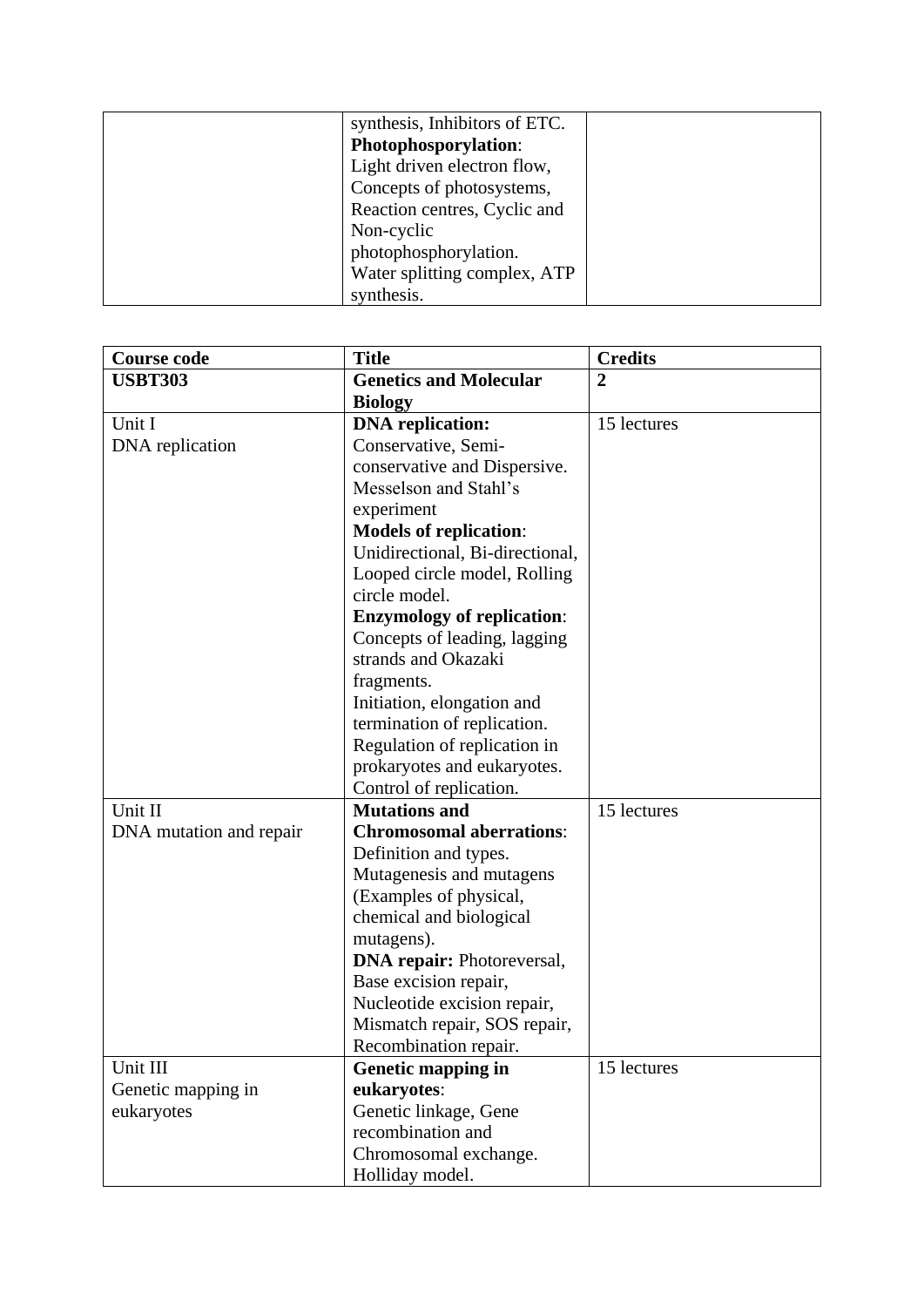| <b>Construction of genetic</b>   |  |  |  |  |
|----------------------------------|--|--|--|--|
| maps: Tetrad analysis, Two       |  |  |  |  |
| point cross, Three point cross   |  |  |  |  |
| (with problems), Interference    |  |  |  |  |
| and Coincidence.                 |  |  |  |  |
| <b>Pedigree analysis (with</b>   |  |  |  |  |
|                                  |  |  |  |  |
| Human genetic traits.            |  |  |  |  |
|                                  |  |  |  |  |
| <b>Credits</b>                   |  |  |  |  |
| 1<br>Preparation and             |  |  |  |  |
| sterility checking of            |  |  |  |  |
| TAB vaccine.                     |  |  |  |  |
| Normal flora from                |  |  |  |  |
| skin and mouth                   |  |  |  |  |
| (saliva, tooth tartar)           |  |  |  |  |
| Flora from fomites.              |  |  |  |  |
| $\mathbf{1}$<br>Enzyme kinetics- |  |  |  |  |
|                                  |  |  |  |  |
| Amylase:                         |  |  |  |  |
| Effect of pH,                    |  |  |  |  |
| temperature,                     |  |  |  |  |
| substrate                        |  |  |  |  |
| concentration and                |  |  |  |  |
| inhibitor concentration          |  |  |  |  |
| Hill's reaction                  |  |  |  |  |
| $\mathbf{1}$<br>Problems on gene |  |  |  |  |
| mapping, tetrad                  |  |  |  |  |
| analysis and pedigree            |  |  |  |  |
| analysis                         |  |  |  |  |
| Effect of mutagens               |  |  |  |  |
| (Colchicine and UV               |  |  |  |  |
| rays on mitotically              |  |  |  |  |
| active cells/larval              |  |  |  |  |
| cells - Demonstration)           |  |  |  |  |
| Isolation of antibiotic          |  |  |  |  |
| resistant mutants by             |  |  |  |  |
| replica plate technique          |  |  |  |  |
| Estimation of DNA by             |  |  |  |  |
|                                  |  |  |  |  |
| Diphenylamine                    |  |  |  |  |
|                                  |  |  |  |  |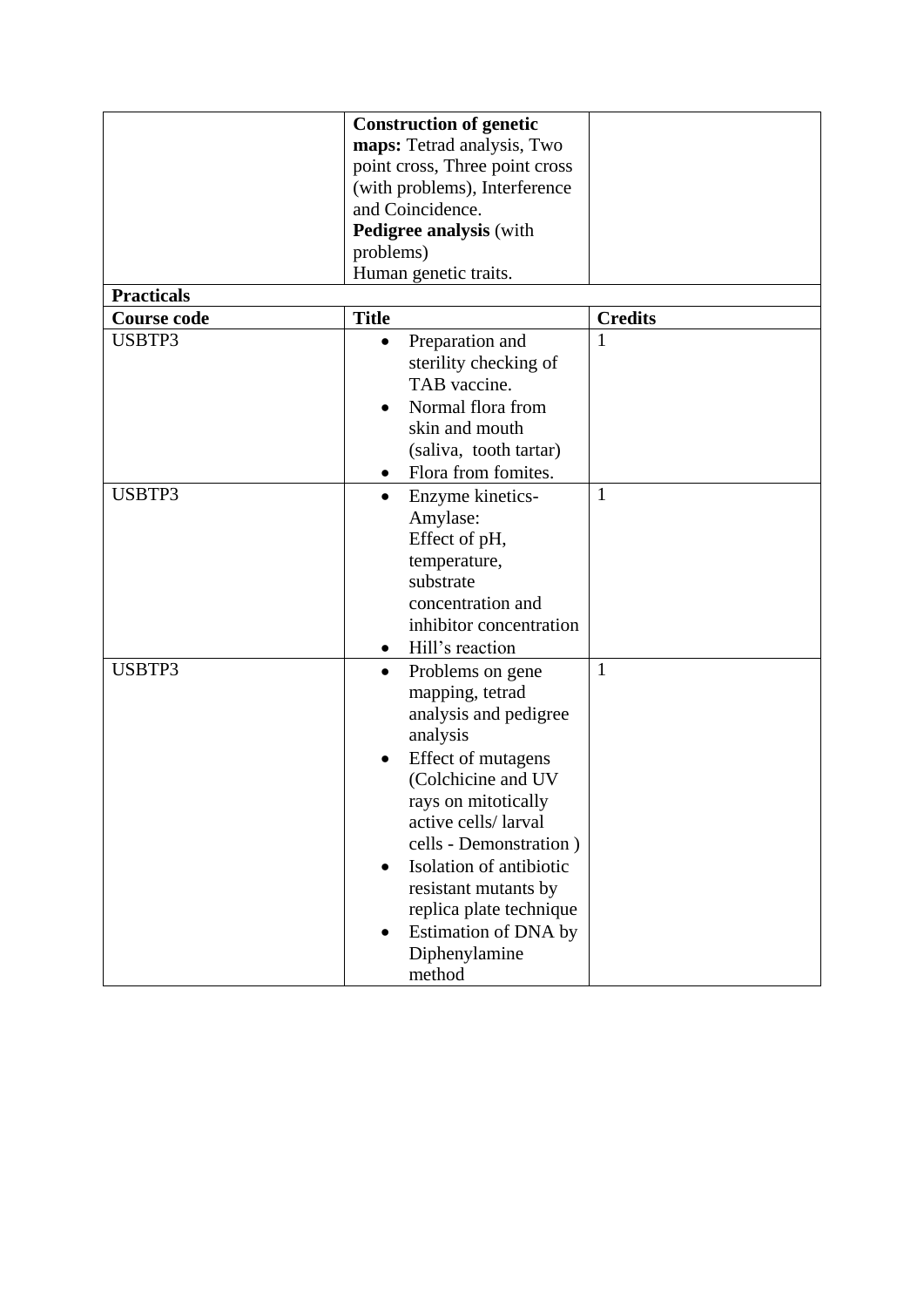Semester IV

| <b>Title</b><br><b>Course code</b> |                                      | <b>Credits</b> |
|------------------------------------|--------------------------------------|----------------|
| <b>USBT401</b>                     | <b>Instrumentation and</b>           | $\overline{2}$ |
|                                    | <b>fermentation Technology</b>       |                |
| Unit I                             | <b>Introduction to fermentors</b>    | 15 lectures    |
| Instrumentation to                 | Basic design and function of         |                |
| fermentors                         | various parts (Stirred Tank          |                |
|                                    | Reactors).                           |                |
|                                    | <b>Sterilization:</b> Maintenance of |                |
|                                    | aseptic conditions (Media and        |                |
|                                    | fermentor)                           |                |
|                                    | Inoculum development:                |                |
|                                    | Addition of inoculum,                |                |
|                                    | nutrients and other                  |                |
|                                    | supplements.                         |                |
|                                    | Types of fermentations -             |                |
|                                    | Significance and applications        |                |
|                                    | of batch and continuous,             |                |
|                                    | surface and submerged,               |                |
|                                    | aerobic and anaerobic, solid         |                |
|                                    | state fermentation.                  |                |
| Unit II                            | <b>Microbial growth kinetics</b>     | 15 lectures    |
|                                    | Phases of Growth curve.              |                |
|                                    | Direct and indirect methods          |                |
|                                    | of measuring growth,                 |                |
|                                    | Mathematical nature and              |                |
|                                    | expression of growth,                |                |
|                                    | Efficiency of growth,                |                |
|                                    | Synchronous growth, Diauxic          |                |
|                                    | growth, Effect of                    |                |
|                                    | environment and nutrient             |                |
|                                    | factors, Chemostat and               |                |
|                                    | Turbidostat.                         |                |
| Unit III                           | Chromatography-                      | 15 lectures    |
| Instrumentation                    | Principle, working and               |                |
|                                    | applications of Column,              |                |
|                                    | Paper and TLC<br>Colorimeter and     |                |
|                                    | spectrophotometer -                  |                |
|                                    | Principle, working and               |                |
|                                    | applications of colorimeter          |                |
|                                    |                                      |                |
|                                    | and UV-Visible                       |                |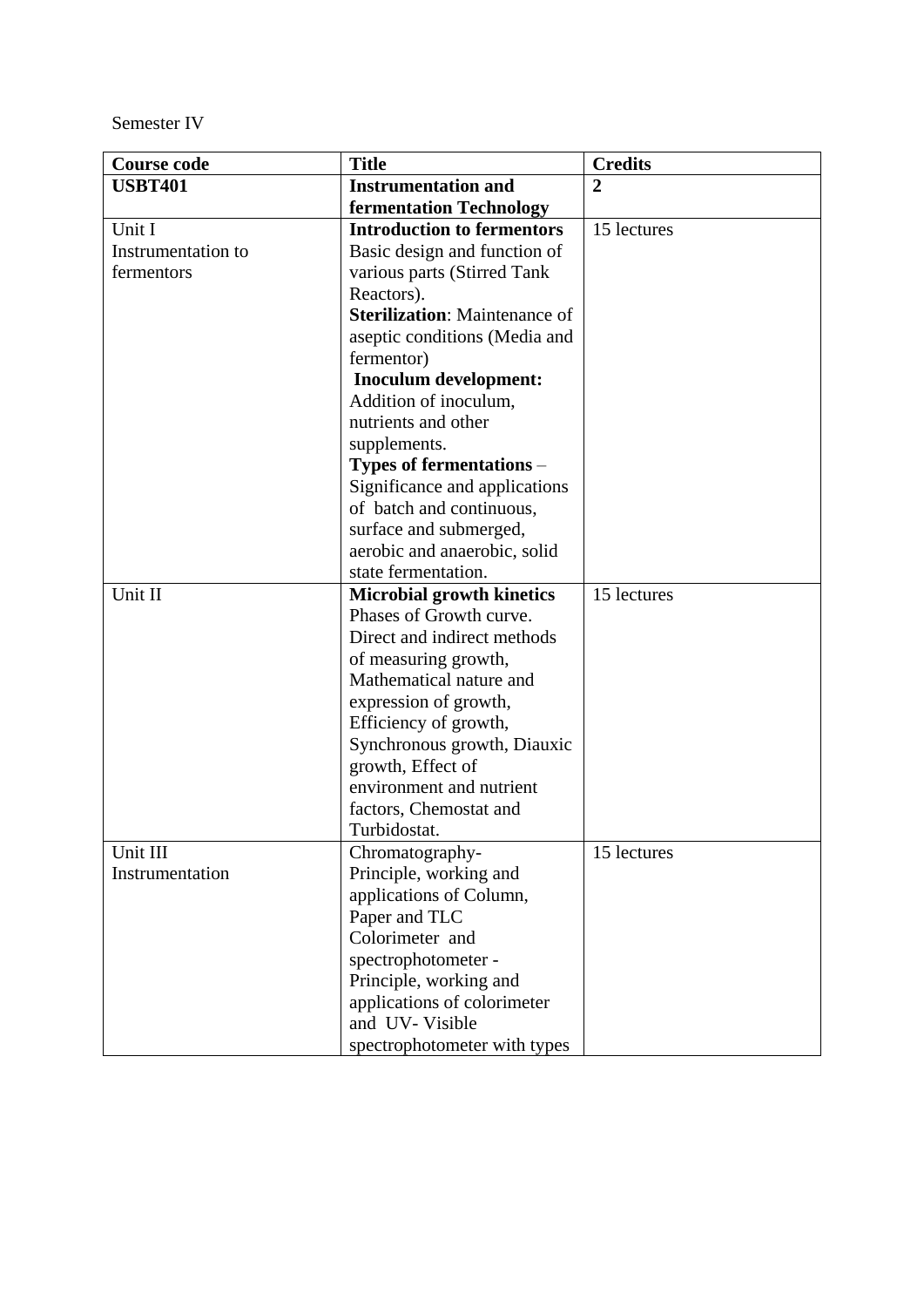| <b>Course code</b>           | <b>Title</b>                                            | <b>Credits</b> |
|------------------------------|---------------------------------------------------------|----------------|
| <b>USBT402</b>               | <b>Ecology and Environmental</b>                        | $\overline{2}$ |
|                              | <b>Biotechnology</b>                                    |                |
| Unit I                       | <b>Microbial Ecology</b>                                | 15 Lectures    |
| Ecology and biodiversity     | Microoganisms and                                       |                |
|                              | ecosystems,                                             |                |
|                              | Microenvironment, Concepts                              |                |
|                              | of autecology, synecology,                              |                |
|                              | habitats, dispersal,                                    |                |
|                              | colonization and succession.                            |                |
|                              | Biogeochemical cycles:                                  |                |
|                              | Carbon, Nitrogen and                                    |                |
|                              | Sulphur.                                                |                |
|                              | <b>Biotic interactions:</b>                             |                |
|                              | Symbiosis, Syntrophy,                                   |                |
|                              | Commensalism, Amensalism,                               |                |
|                              | Mutualism, Antagonism and                               |                |
|                              | Competition.                                            |                |
|                              | Diversity of the microbial                              |                |
|                              | world: Introduction to                                  |                |
|                              | Archea, Deinococci,                                     |                |
|                              | Photosynthetic bacteria,                                |                |
|                              | Myxobacteria, Mollicutes,                               |                |
|                              | Actinomycetes and                                       |                |
|                              | Eumycota.                                               |                |
| Unit II                      | <b>Air Microbiology</b>                                 | 15 Lectures    |
| Microbiology of air and soil | Introduction, Composition of                            |                |
|                              | air, number and kinds of                                |                |
|                              | microorganisms in air.                                  |                |
|                              | <b>Enumeration</b>                                      |                |
|                              | Impingement in liquid-                                  |                |
|                              | Lemon Sampler and Kluyver                               |                |
|                              | and Visser,                                             |                |
|                              | Impingement on solids,<br>Impaction on solid surfaces - |                |
|                              | Hollaender sampler,                                     |                |
|                              | Andersen air Sampler.                                   |                |
|                              | Filtration, Sedimentation,                              |                |
|                              | Centrifugation, Electrostatic                           |                |
|                              | precipitation.                                          |                |
|                              | Dust, Droplets and Droplet                              |                |
|                              | nuclei; Airborne diseases.                              |                |
|                              | Air Sanitation-Introduction,                            |                |
|                              | Suppression of dust, Effect of                          |                |
|                              | mists and sprays, Effect of                             |                |
|                              | UV light, Room sanitation.                              |                |
|                              | <b>Soil Microbiology:</b>                               |                |
|                              | Introduction, Nature of soil,                           |                |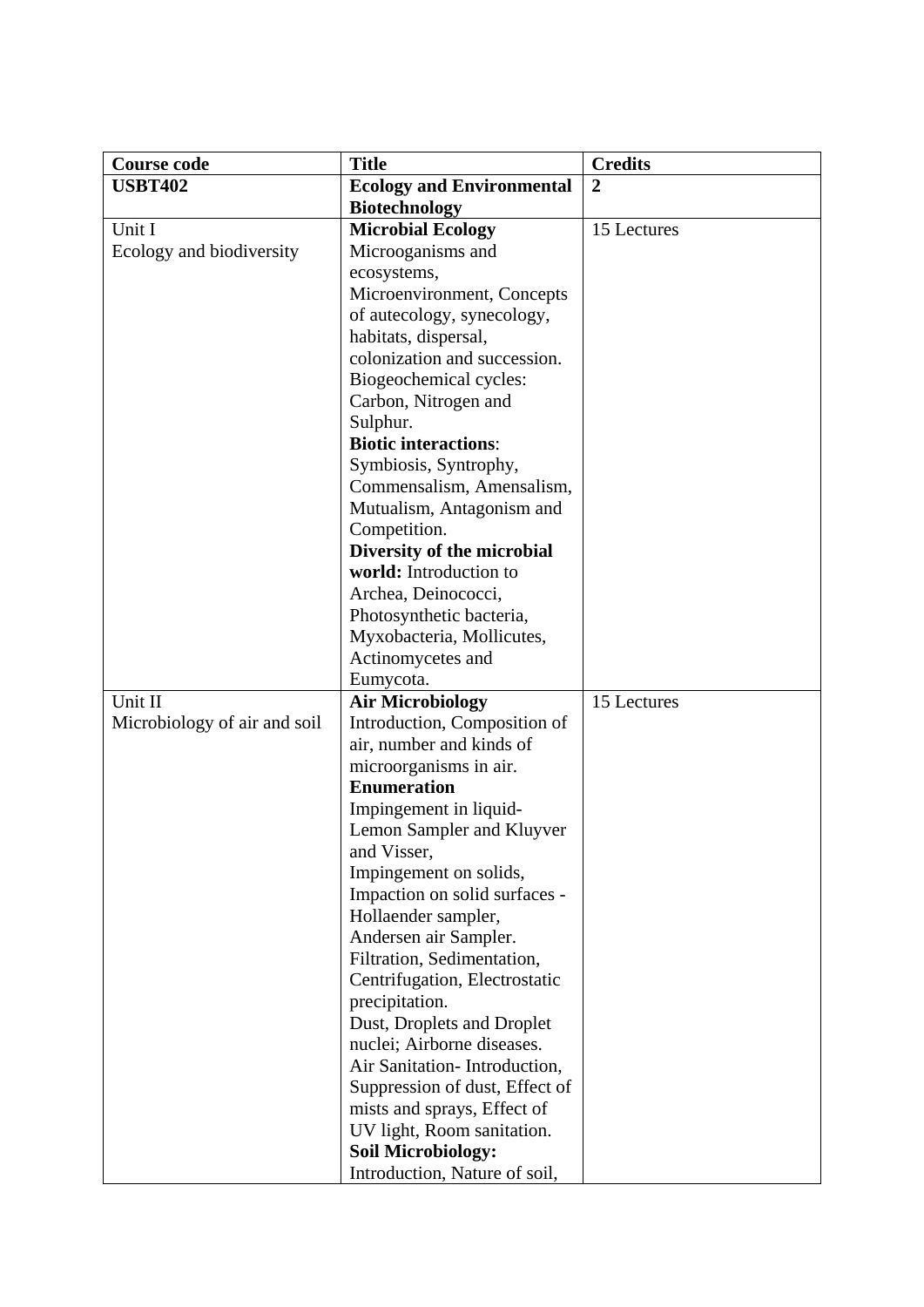|                           | Microorganisms in soil and        |             |
|---------------------------|-----------------------------------|-------------|
|                           | their functions.                  |             |
|                           | Rhizosphere, Rhizosphere          |             |
|                           | effect.                           |             |
| Unit III                  | Water and waste water             | 15 Lectures |
| Microbiology of Water and | microbiology                      |             |
| waste water               | Introduction, Microbiology of     |             |
|                           | potable water supplies,           |             |
|                           | Sanitation<br>of<br>water<br>for  |             |
|                           | domestic<br>Preventive<br>use,    |             |
|                           | Sedimentation,<br>treatment,      |             |
|                           | Coagulation and Flocculation.     |             |
|                           | Filtration – Slow sand filter,    |             |
|                           | Rapid sand filter, Diatomite      |             |
|                           | filter,<br>Reverse<br>osmosis.    |             |
|                           | Disinfection of potable water,    |             |
|                           | Bacteriological examination       |             |
|                           | of drinking water - Index         |             |
|                           | organisms of fecal pollution,     |             |
|                           | other indicator organisms and     |             |
|                           | significance.<br>their            |             |
|                           | Bacteriological analysis<br>- of  |             |
|                           | water - Test for coliforms-       |             |
|                           | MPN,<br>Presumptive,              |             |
|                           | Confirmed, Completed and          |             |
|                           | IMViC, Standard Membrane          |             |
|                           | filter technique.                 |             |
|                           | Sewage and its disposal:-         |             |
|                           | Introduction and composition      |             |
|                           | Treatment<br>of<br>sewage,<br>of  |             |
|                           | waste water - Single dwelling     |             |
|                           | unit, Imhoff tank and Septic      |             |
|                           | tank.                             |             |
|                           | Primary treatment - Physical      |             |
|                           | or Mechanical.                    |             |
|                           | Secondary<br>treatment            |             |
|                           | Chemical.                         |             |
|                           | Biological<br>stabilization<br>of |             |
|                           | sewage - Anaerobic process        |             |
|                           | and Aerobic process.              |             |
|                           | Sludge<br>digestion<br>and        |             |
|                           | disposal; Tertiary treatment.     |             |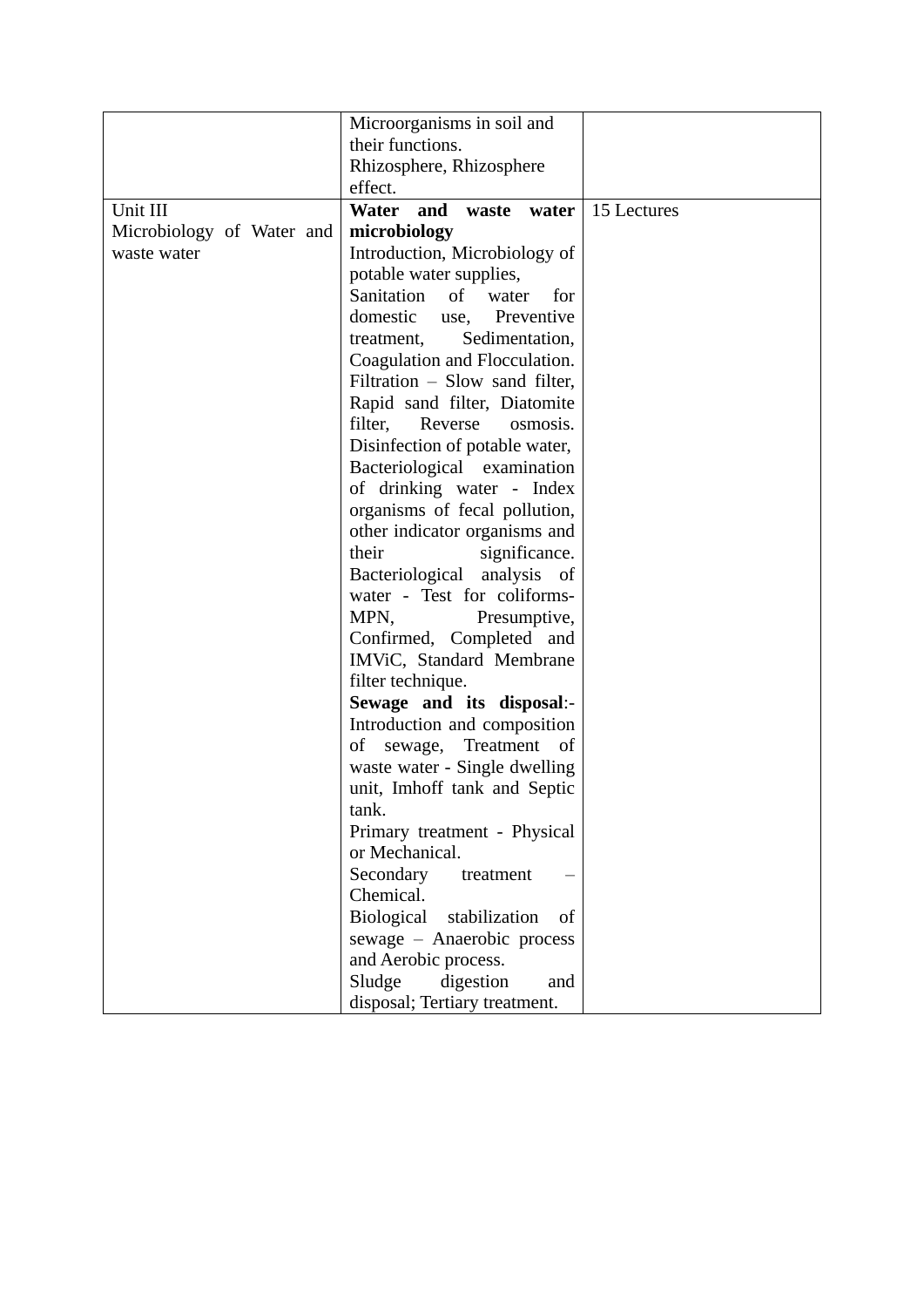| <b>Course code</b>           | <b>Title</b>                       | <b>Credits</b> |
|------------------------------|------------------------------------|----------------|
| <b>USBT403</b>               | <b>Molecular biology and</b>       | $\overline{2}$ |
|                              | <b>Instrumentation</b>             |                |
| Unit I                       | <b>Gene expression:</b>            | 15 lectures    |
| Transcription and post       | Transcription in prokaryotes:      |                |
| transcriptional modification | Initiation, elongation and         |                |
|                              | termination.                       |                |
|                              | Transcription in eukaryotes:       |                |
|                              | Promoters and enhancers,           |                |
|                              | Initiation, elongation and         |                |
|                              | termination.                       |                |
|                              | Processing of mature mRNA:         |                |
|                              | 5' and 3' modifications,           |                |
|                              | Spliceosomes, RNA editing.         |                |
| Unit II                      | <b>Translation</b>                 | 15 lectures    |
| Translational and post       | Nature and characteristics of      |                |
| translational modification   | genetic code, Wobble               |                |
|                              | hypothesis.                        |                |
|                              | <b>Process of translation:</b>     |                |
|                              | Initiation, elongation,            |                |
|                              | translocation and termination,     |                |
|                              | Post translational                 |                |
|                              | modifications, Protein             |                |
|                              | sorting.                           |                |
| Unit III                     | <b>Electrophoresis:</b>            | 15 lectures    |
| Instrumentation -            | General principles, support        |                |
| Electrophoresis              | media: agarose and                 |                |
|                              | polyacrylamide gels.               |                |
|                              | <b>Electrophoresis of proteins</b> |                |
|                              | and nucleic acids: PAGE -          |                |
|                              | Native and SDS.                    |                |
|                              | Detection of proteins in gels.     |                |
|                              | AGE.                               |                |
|                              |                                    |                |

| <b>Practicals</b>  |                                                                                                                                                                                                      |                |  |  |
|--------------------|------------------------------------------------------------------------------------------------------------------------------------------------------------------------------------------------------|----------------|--|--|
| <b>Course code</b> | <b>Title</b>                                                                                                                                                                                         | <b>Credits</b> |  |  |
| USBTP4             | Enumeration of<br>$\bullet$<br>microorganisms by pour<br>plate method and spread<br>plate method,<br>Growth curve of <i>E.coli.</i><br>$\bullet$<br>(Turbidometry)<br>• Breed's count<br>TLC of oils |                |  |  |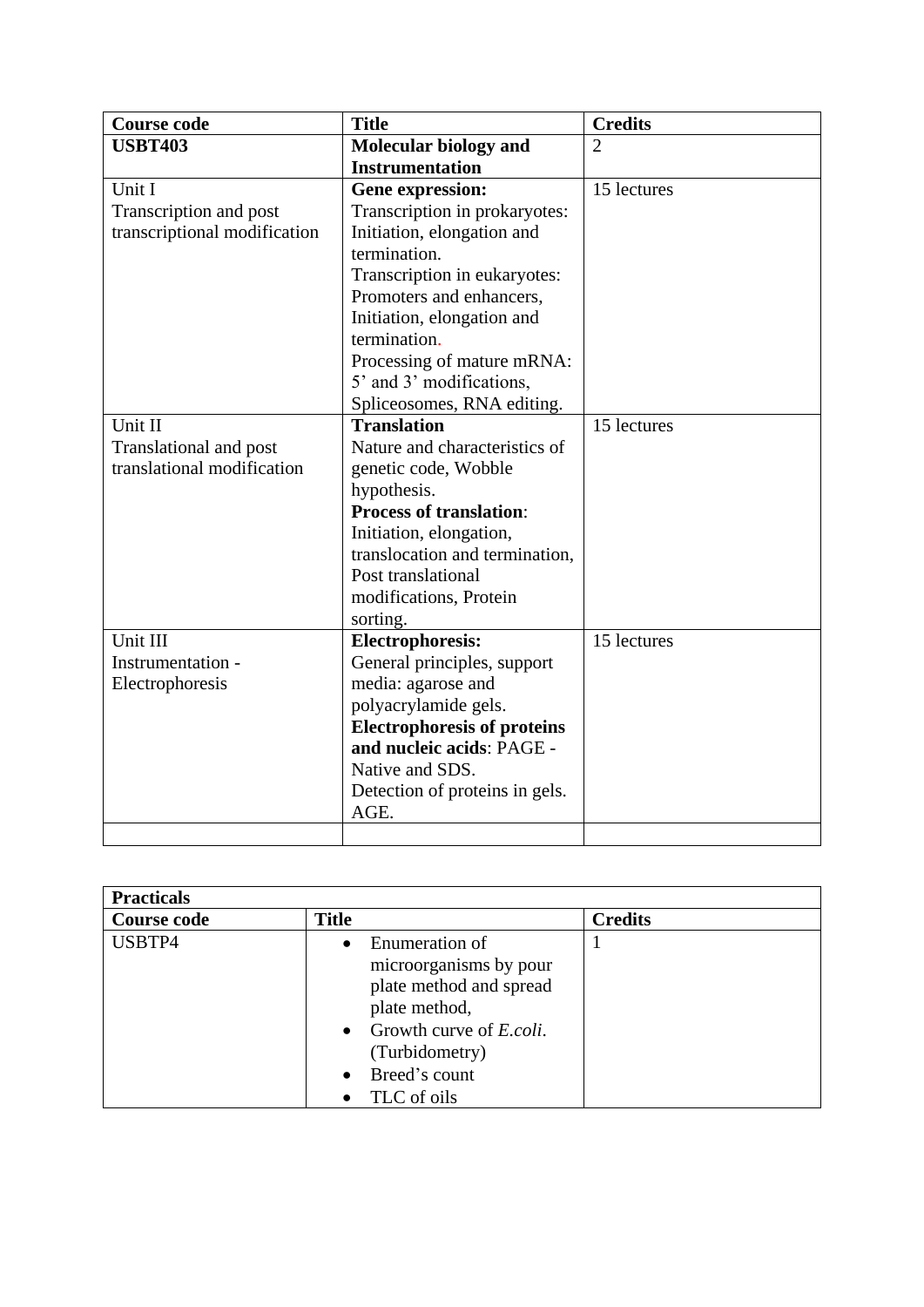| USBTP4 |                                     | 1            |
|--------|-------------------------------------|--------------|
|        | Enrichment and isolation            |              |
|        | of Azotobacter,                     |              |
|        | Rhizobium, Nitrifiers and           |              |
|        | Nitrosifiers.                       |              |
|        | Qualitative and<br>$\bullet$        |              |
|        | quantitative analysis of air        |              |
|        | microflora - solid                  |              |
|        | impaction method.                   |              |
|        | MPN of water sample -<br>$\bullet$  |              |
|        | presumptive, confirmed              |              |
|        | and completed tests.                |              |
|        | Isolation of organisms<br>$\bullet$ |              |
|        | from raw and treated                |              |
|        | sewage.                             |              |
| USBTP4 | Extraction of genomic<br>$\bullet$  | $\mathbf{1}$ |
|        | DNA from plant source.              |              |
|        | Agarose gel<br>$\bullet$            |              |
|        | electrophoresis of genomic          |              |
|        | <b>DNA</b>                          |              |
|        | Protein estimation by<br>$\bullet$  |              |
|        | Folin-Lowry                         |              |
|        | <b>PAGE-Demonstration</b>           |              |